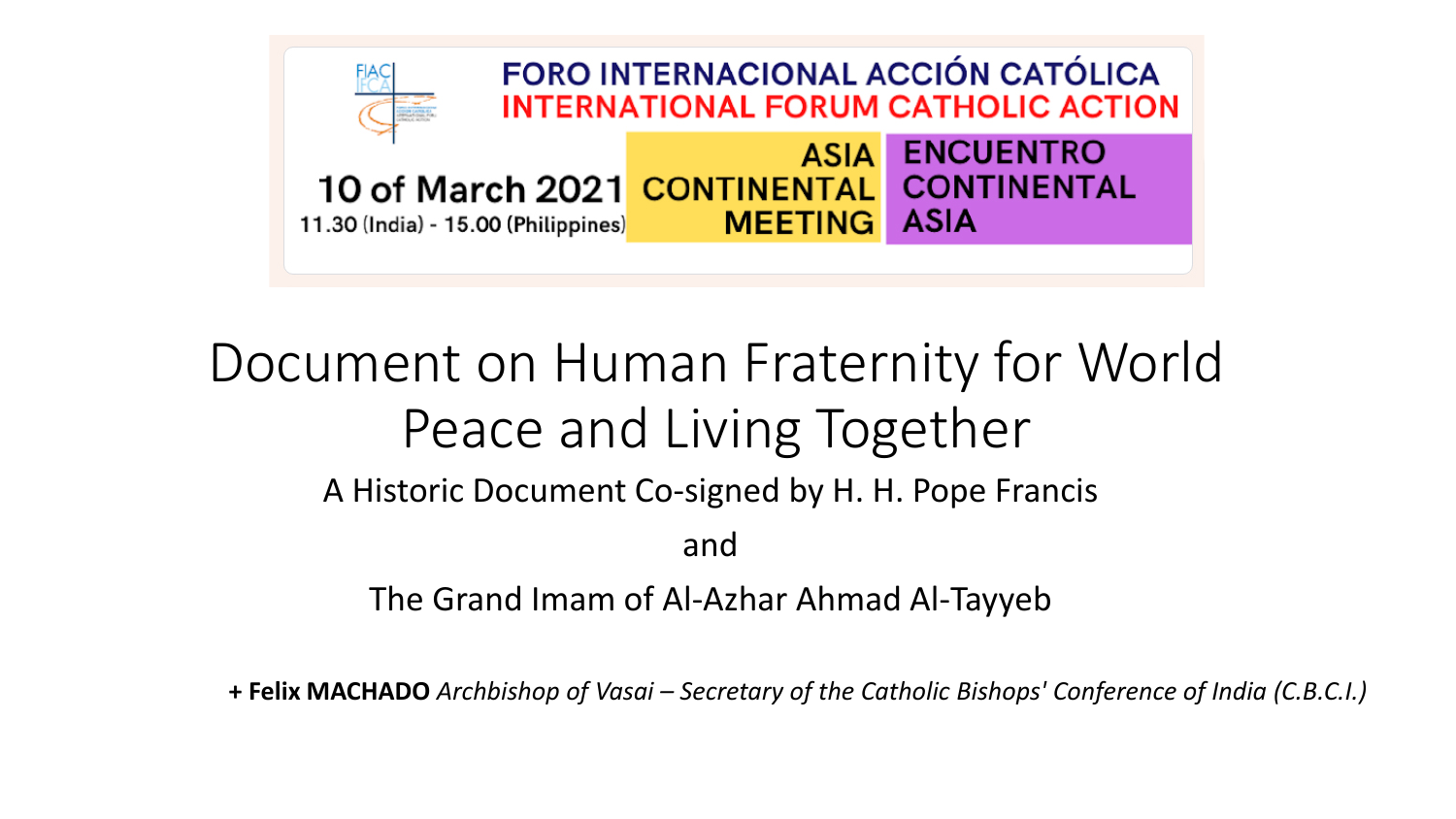A Public Declaration by World's Two Religious Traditions: A Sign of Hope in Our Fragmented World.

- The two leaders of two religions publicly DECLARE THE ADOPTION OF A CULTURE OF DIALOGUE AS THE PATH; MUTUAL COOPERATION AS THE CODE OF CONDUCT; RECIPROCAL UNDERSTANDING AS THE METHOD AND STANDARD.
- Starting Point: "Faith leads a believer to see in the other a brother or sister to be supported and loved. Through faith in God, who has created the universe, creatures and all human beings (equal on accounting of mercy), all believers are called to express this human fraternity by safeguarding creation and the entire universe and supporting all persons, especially the poorest and those most in need."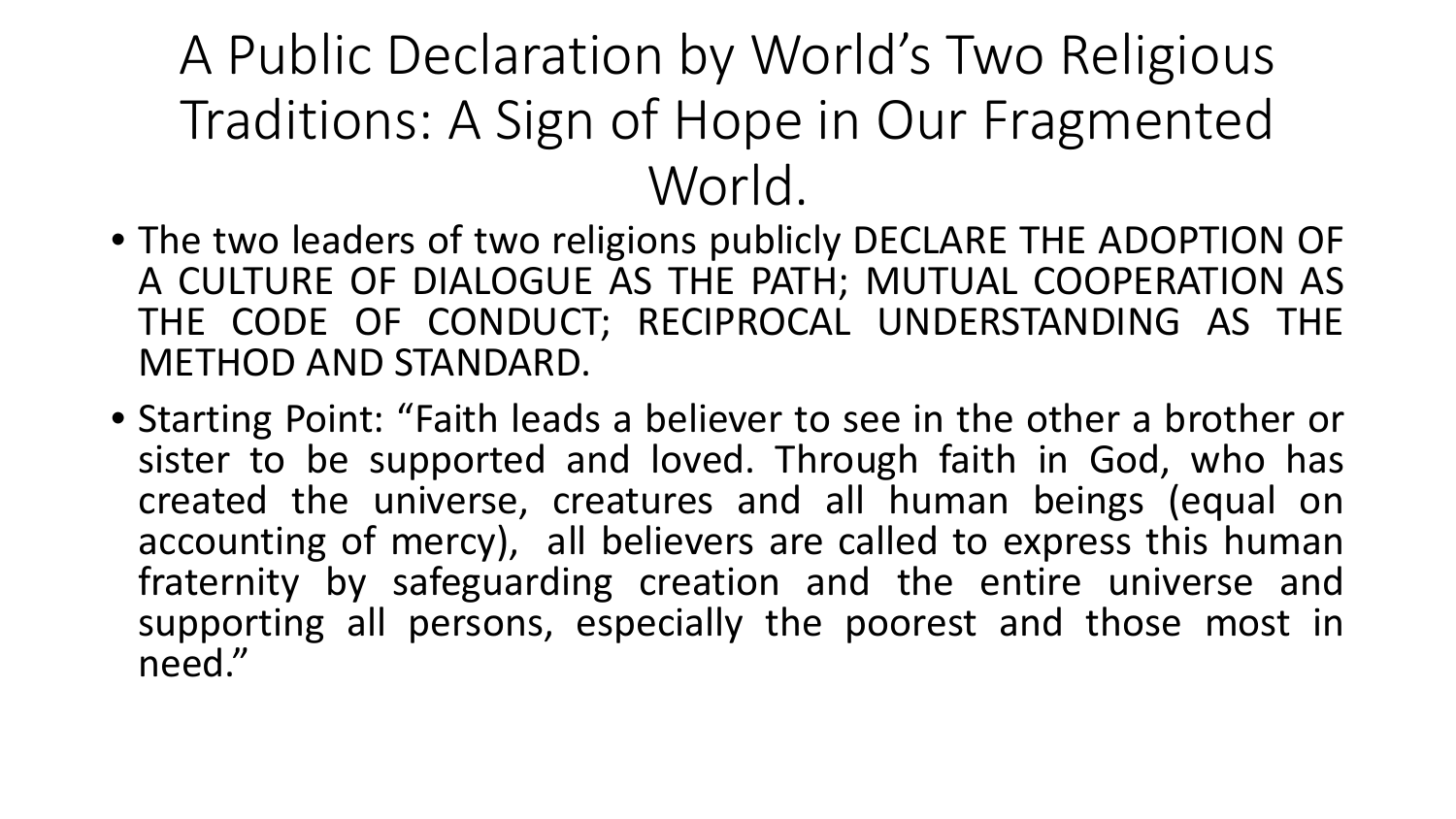#### Context of the Document

- Poverty, conflict and suffering of so many brothers and sisters in different parts of the world as a consequence of the arms race, social injustice, corruption, inequality, moral decline, terrorism, discrimination, extremism and many other causes.
- Human Fraternity, which embraces all human beings, is torn apart by policies of extremism and division, by systems of unrestrained profit or by hateful ideological tendencies that manipulate the actions and the future of men and women; the culture of intolerance and danger of living together in peace.
- Values of peace, justice, goodness, beauty, human fraternity and coexistence need to be rediscovered in order to confirm the importance of these values as anchors of salvation for all, and to promote them everywhere.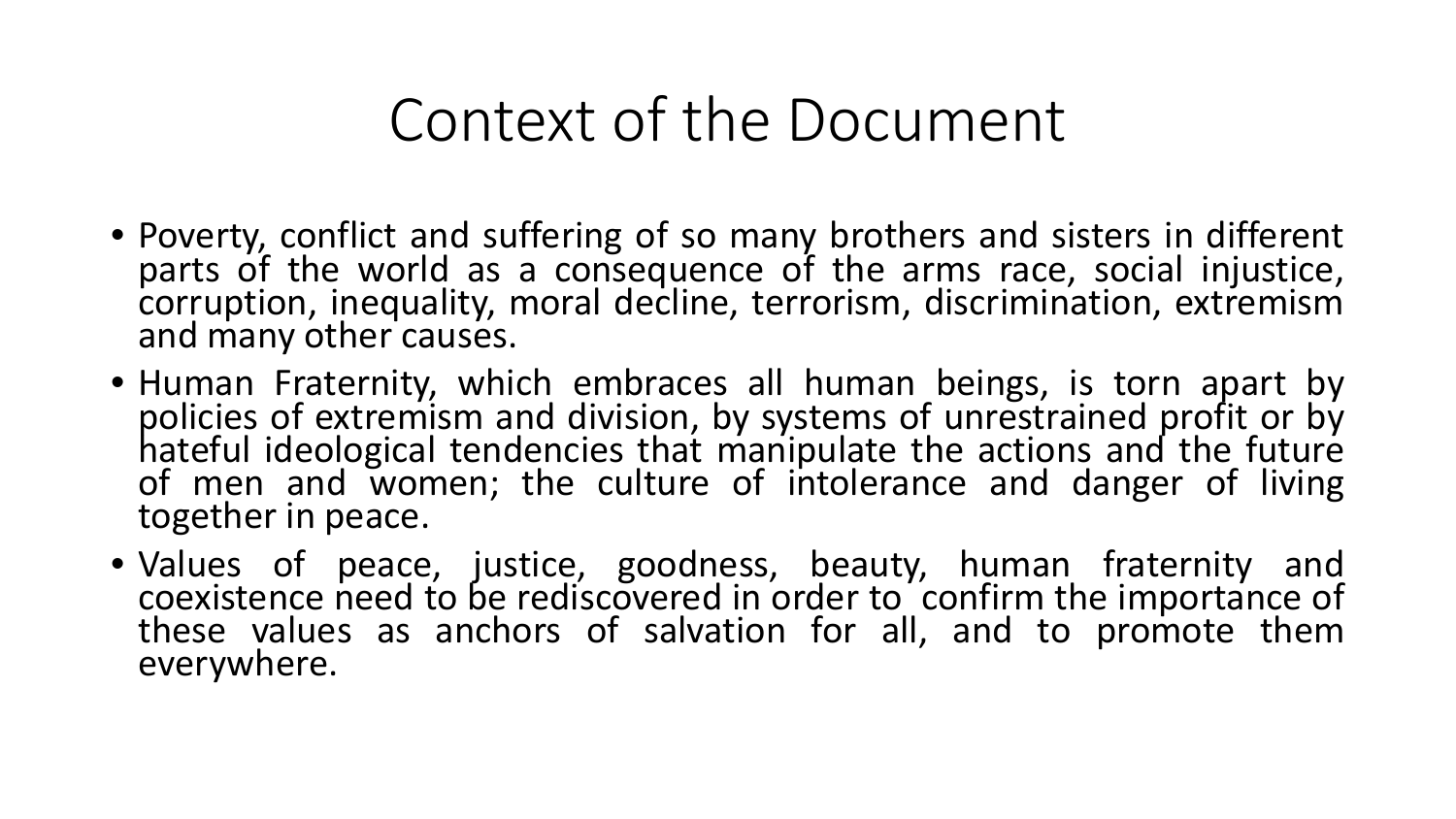#### Crises of the modern world

- Desensitized human conscience, a distancing from religious values and a prevailing individualism accompanied by materialistic philosophies that deify the human person and introduce worldly and material values in place of supreme and transcendental principles.
- There exists both a moral deterioration that influences international action and a weakening of spiritual values and responsibility. All this contributes to a general feeling of frustration, isolation and desperation leading many to fall either into a vortex of atheistic, agnostic or religious extremism, or into blind and fanatic extremism, which ultimately encourage forms of dependency and individual or collective self-destruction.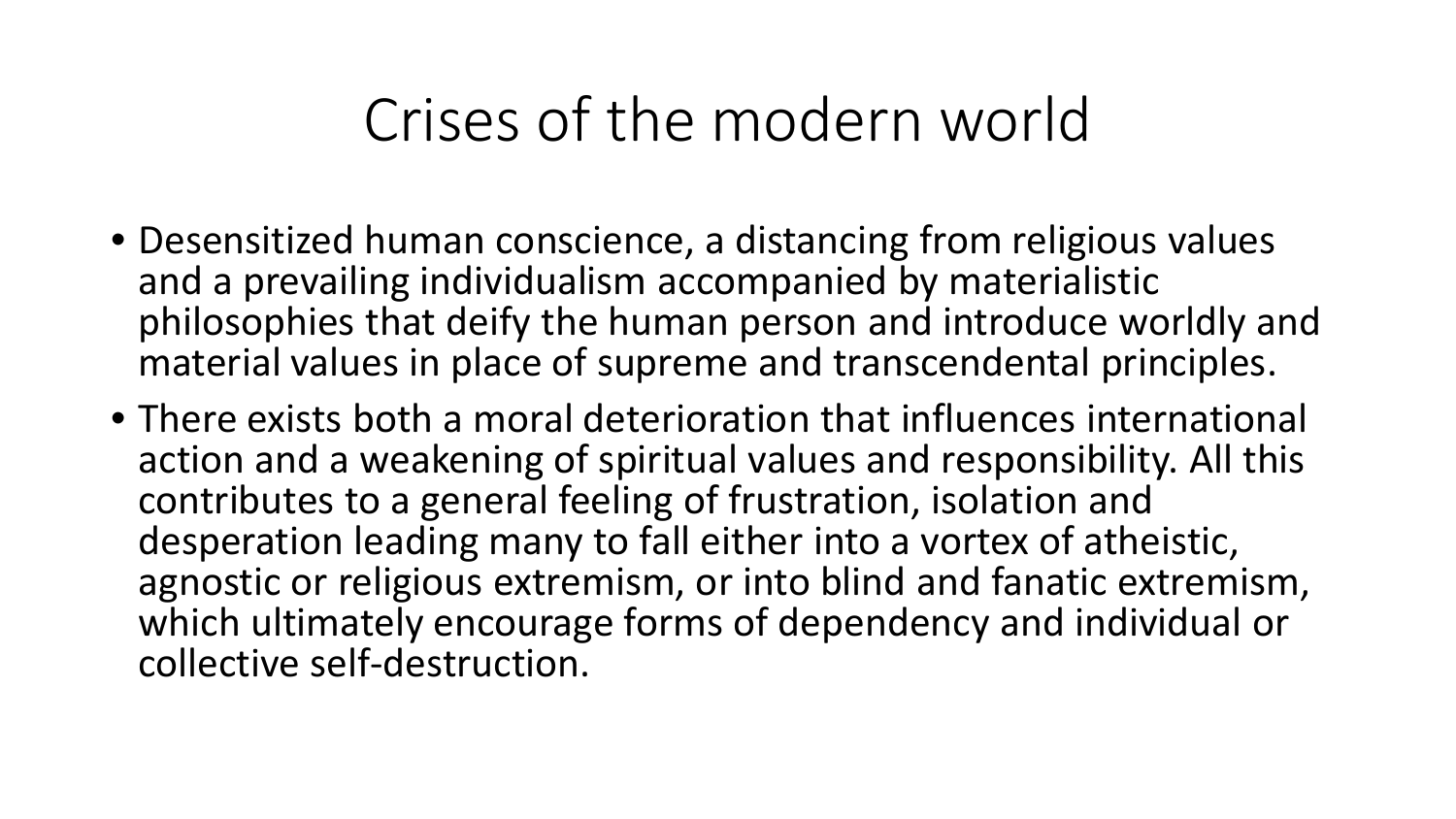## Signs of a "third world war being fought piecemeal".

- These signs are painfully apparent, as in those situations where the precise number of victims, widows and orphans is unknown.
- We see other regions preparing to become theatres of a new conflicts, with outbreaks of tension and a build-up of arms and ammunition, and all this in a global context overshadowed by uncertainty, disillusionment, fear of the future, and controlled by narrow-minded economic interests.
- Attack on the institution of the family: it is regarded with contempt or doubt in its important role; this is one of the most threatening evils of our era.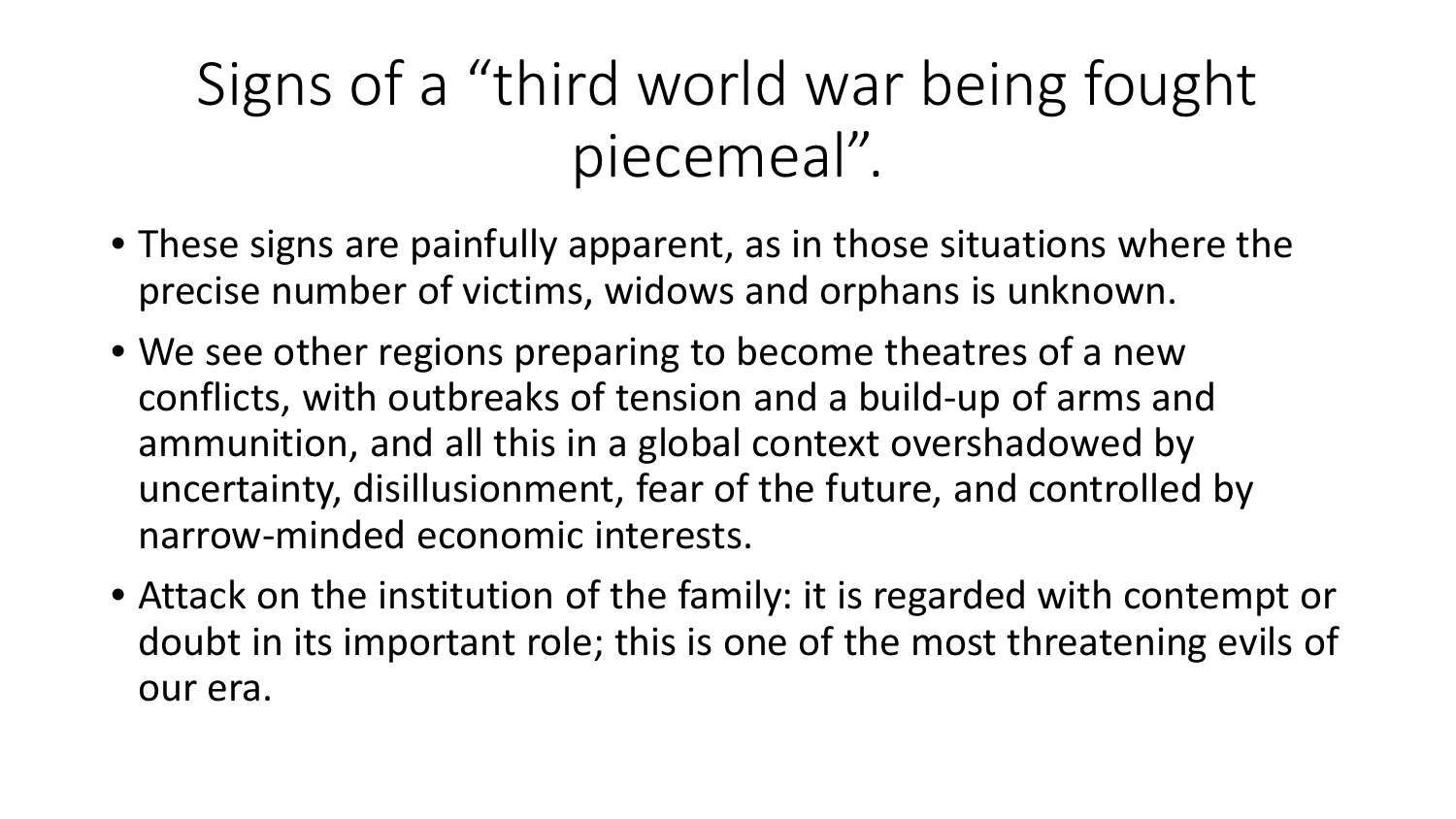## Believers must resolve never to become a cause of conflict

- The first and most important aim of religions is to believe in God who is the Creator, who has formed us with His divine wisdom and has granted us the gift of life to protect it. Life is a gift of God and no one has the right to take it away, threaten or manipulate to suit oneself. Everyone must safeguard this gift of life from its beginning up to its natural end.
- Religions must never incite war, hateful attitudes, hostility and extremism, nor must they incite violence or the shedding of blood. These tragic realities are the consequence of a deviation from religious teachings.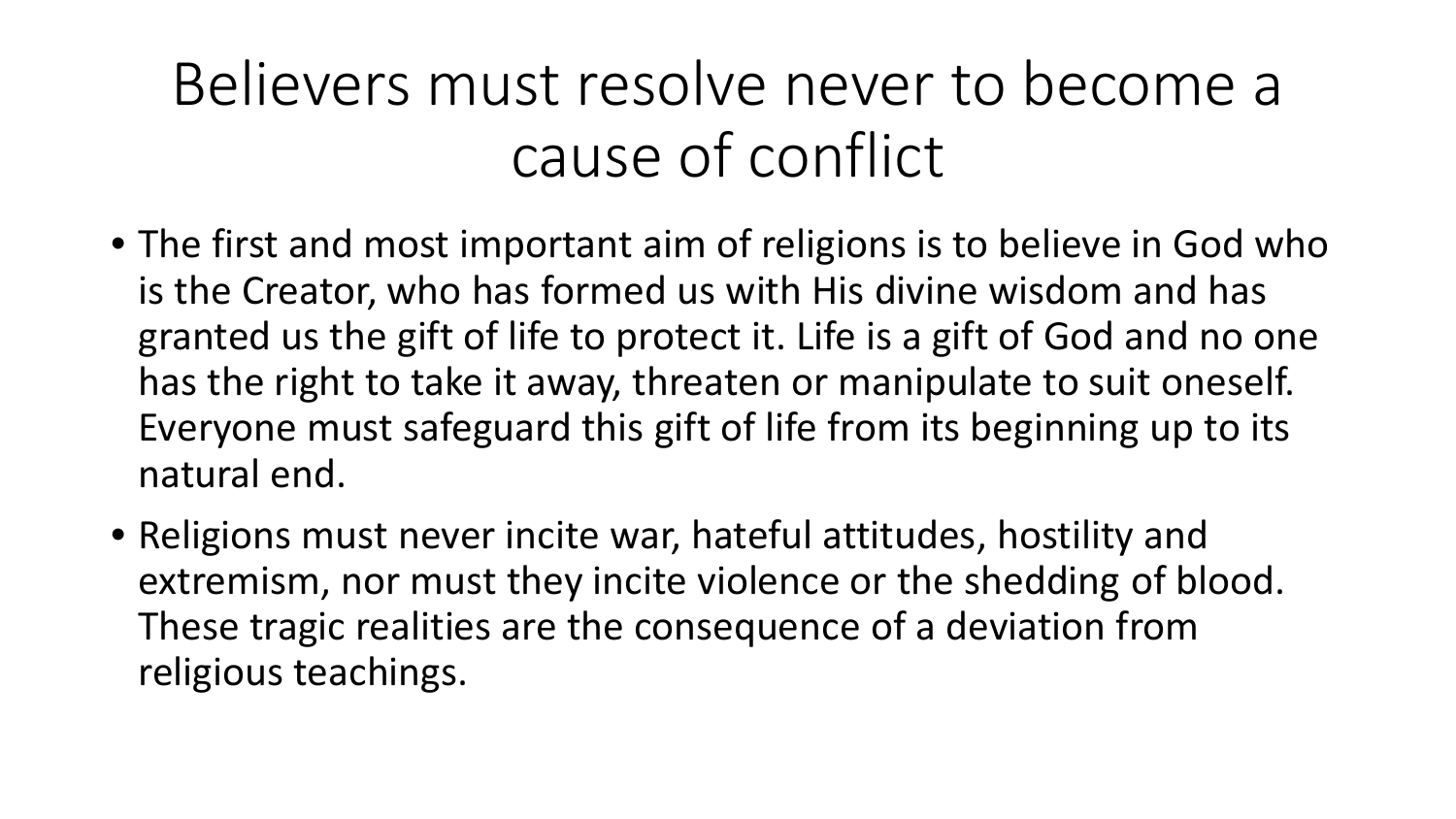#### Contd. From the previous slide

- Believers must be aware of the danger of political manipulation of religions and interpretations made by religious groups who take advantage of the power of religious sentiment in the hearts of men and women in order to make them act in a way that has nothing to do with the truth of religion.
- Religious conflicts are often results of manipulation with the purpose of achieving objectives that are political, economic, worldly and short-sighted.
- Believers must unite and stop (ab)using religions to incite hatred, violence, extremism and blind fanaticism, and to refrain from using the name of God to justify acts of murder, exile, terrorism and oppression.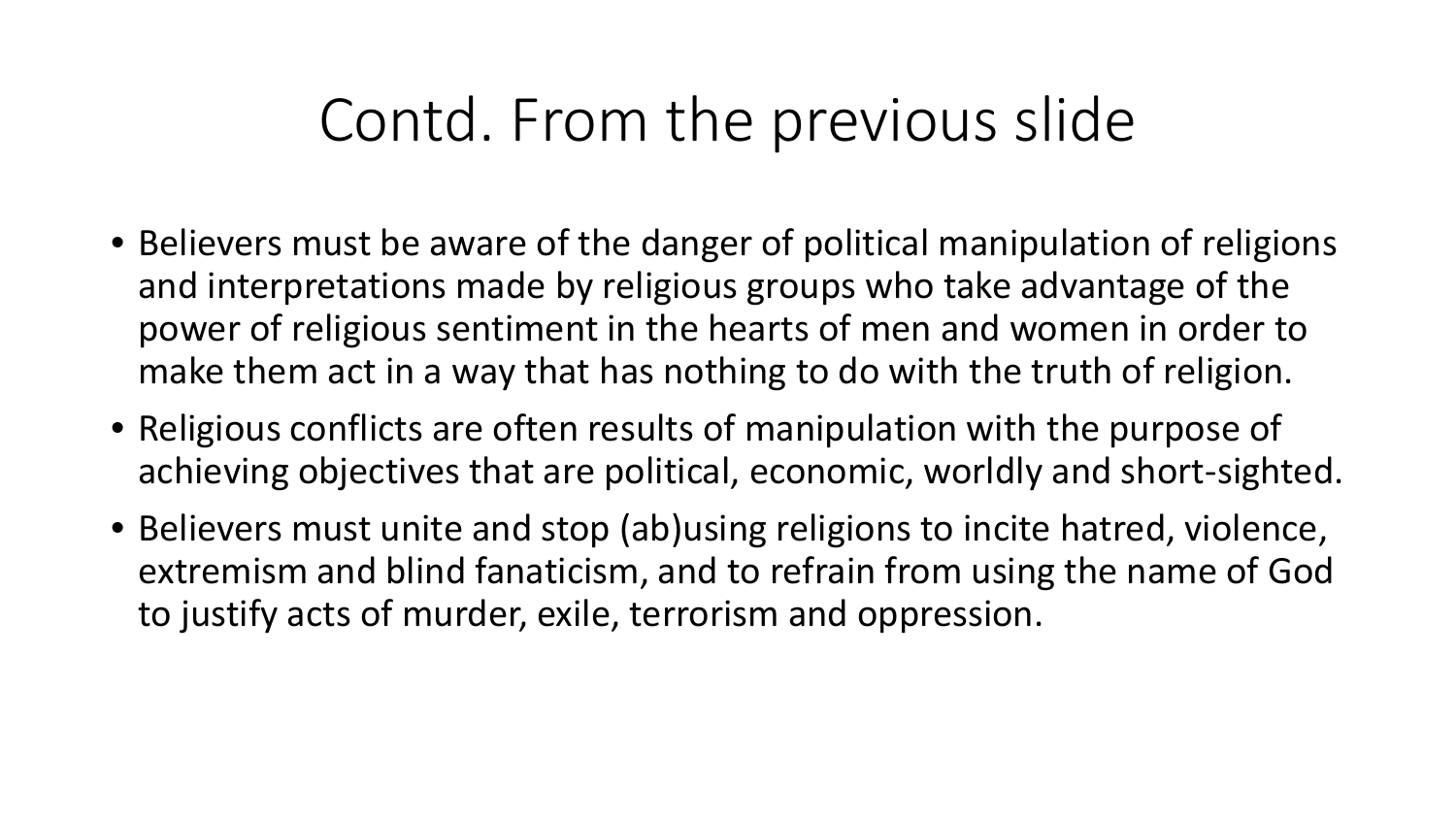## Believers are invited to uphold the following:

- The firm conviction that authentic teachings of religions invite us to remain rooted in the values of peace; to defend the values of mutual<br>understanding, human fraternity and harmonious coexistence; to reestablish wisdom, justice and love; and to reawaken religious awareness among young people so that future generations may be protected from the realm of materialistic thinking and from dangerous policies of unbridled greed and indifference that are based on the law of force and not on the force of law.
- Freedom is a right of every person: each individual enjoys the freedom of belief, thought, expression and action. The divine wisdom is the source from which the right to freedom of belief and the freedom to be different derives. It must be rejected that people are forced to adhere to a certain religion or culture.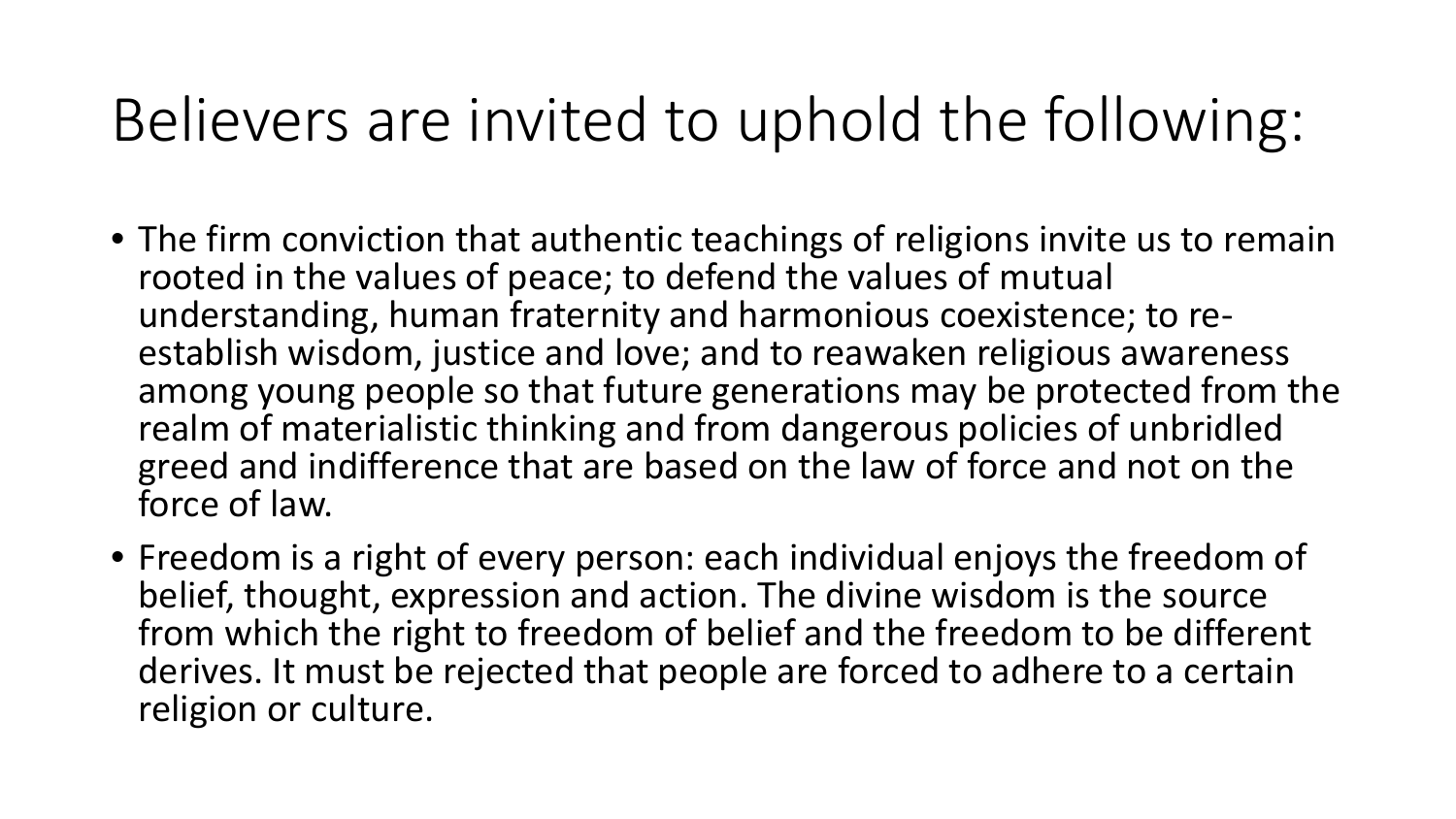## Contd.

- If we believe in the existence of the human family, it follows that it must, as such, be looked after. This presupposes having one's own identity, not to be foregone to please the other person. But at the same time it demands the courage of otherness, which involves the full recognition of the other and his or her freedom, and the consequent commitment to exert myself so that the other person's fundamental rights are always affirmed, everywhere and by everyone. Without freedom we are no longer children of the human family, but slaves.
- Religious freedom is not limited only to freedom of worship but sees in the other truly a brother or sister, a child of my own humanity whom God leaves free and whom, therefore, no human institution can coerce, not even in God's name.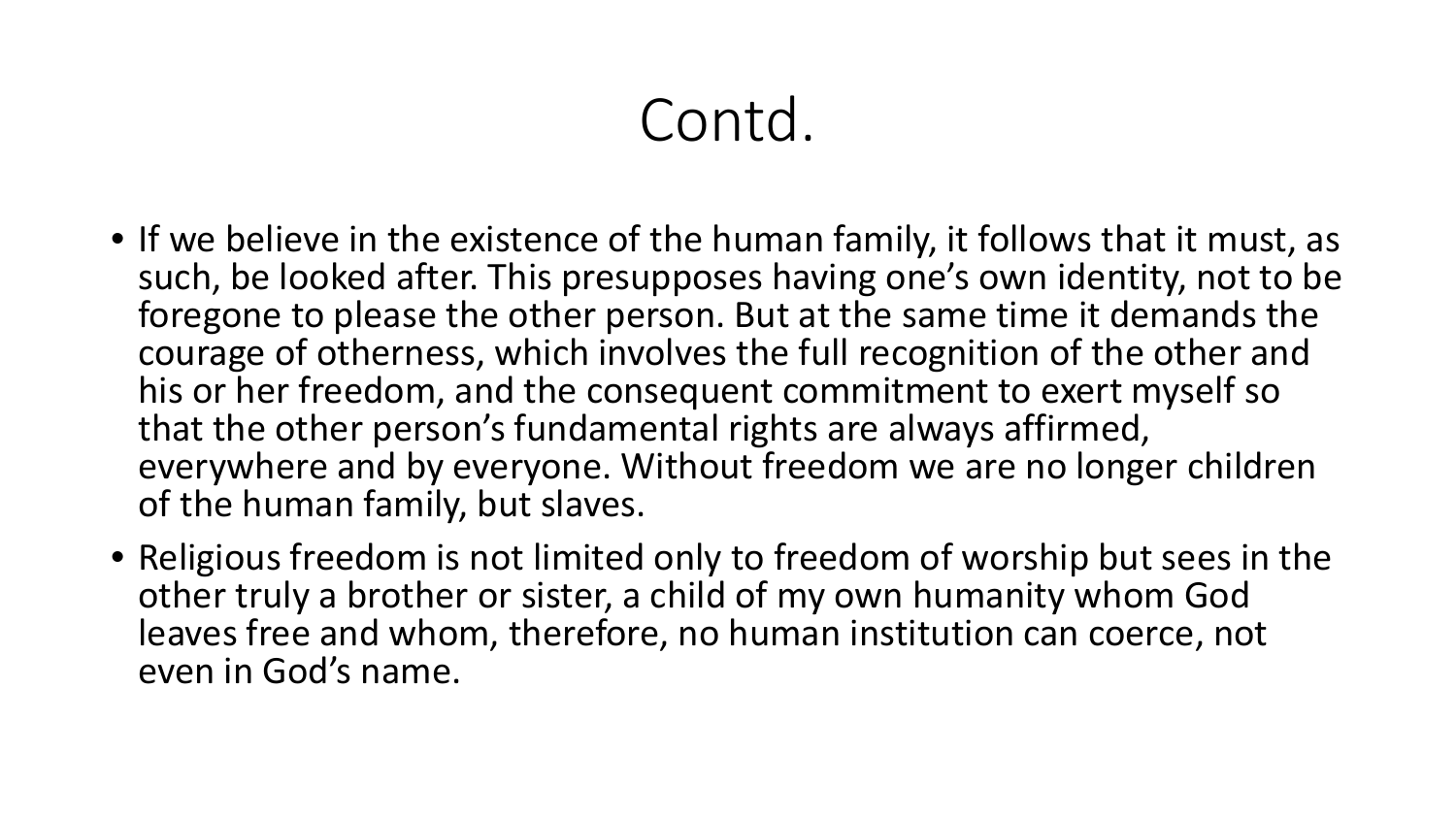#### Mercy is the Path to Follow

- Dialogue, understanding and the widespread promotion of a culture of tolerance, acceptance of others and of living together peacefully would contribute significantly to reducing many economic, social, political and environmental problems that weigh so heavily on a large part of humanity.
- Dialogue among believers means coming together in the vast space of spiritual, human and shared social values and, from here, transmitting the highest moral virtues that religions aim for. It also means avoiding unproductive discussions;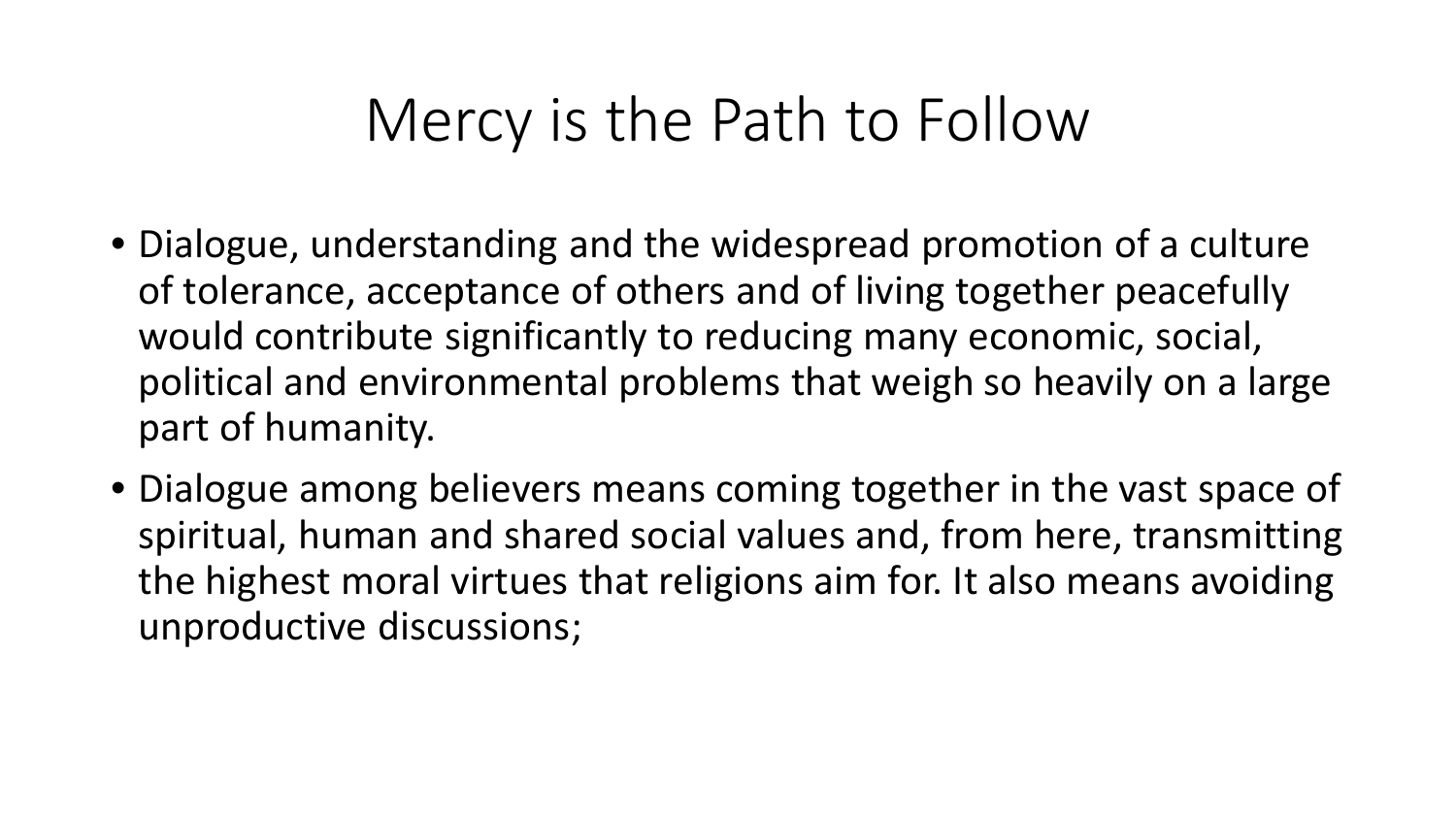# Peace, in order to fly, Needs wings that upholds it: the wings of Education and Justice

• Education – means to bring to light the precious resources of the soul. Education also happens in a relationship, in reciprocity. Alongside the famous ancient maxim "*know yourself*", we must uphold "*know your brother or sister*": their history, their culture and their faith, because there is no genuine self-knowledge without the other. As human beings, and even more so as brothers and sisters, let us remind that nothing of what is human can remain foreign to us. Education on behalf of peace and reciprocal knowledge in order to prevent violcence.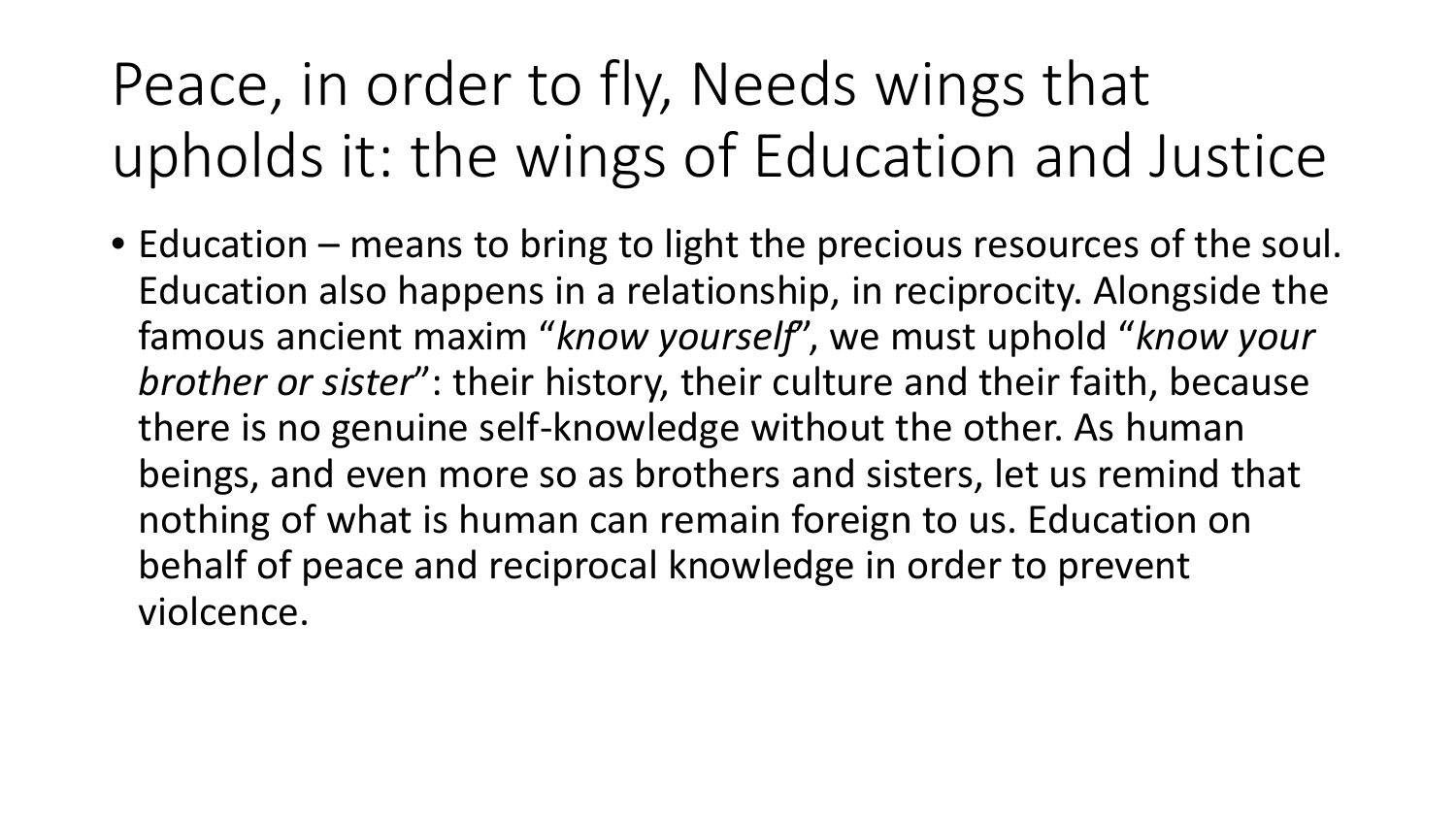### Contd.

- Justice is the second wing of peace.
- No one can believe in God and not seek to live in justice with everyone (Mt 7:12).
- Peace and justice are inseparable! Peace dies when it is divorced from justice, but justice is false if it is not universal. A justice addressed only to family members, compatriots, believers of the same faith is a limping justice; it is a disguised injustice!
- Greed for profit renders the heart lifeless; laws of the current market do not benefit encounter, dialogue, family – essential dimensions of life. Religions should be the voice of the least, who are not statistics but brothers and sisters.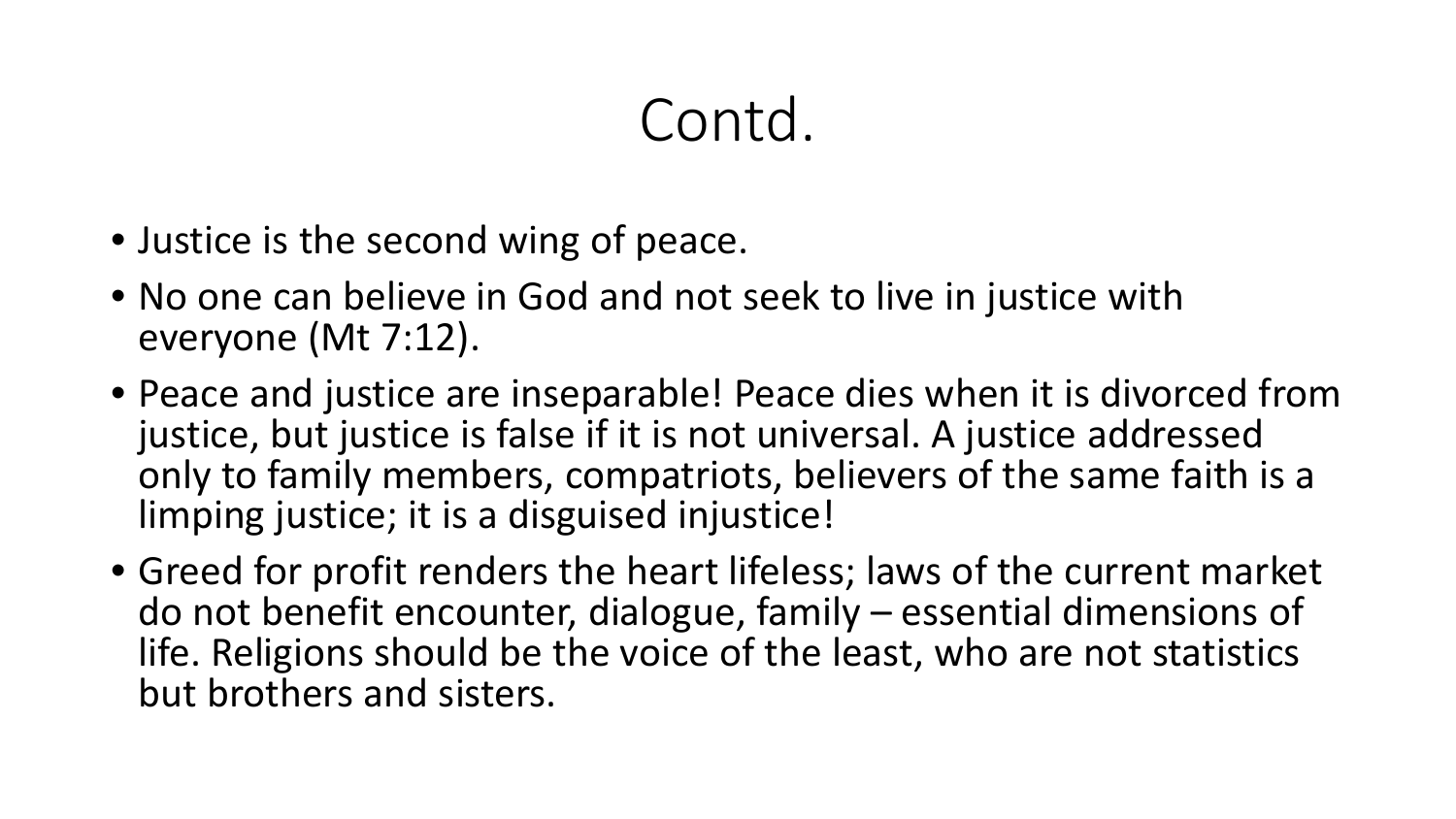Terrorism is deplorable and threatens the security of people all over the world

- Terrorism disseminates panic, terror and pessimism. It is due, rather, to an accumulation of incorrect interpretations of religious texts and to policies linked to hunger, poverty, injustice, oppression and pride.
- It is necessary to stop supporting terrorist movements fueled by financing, the provision of weapons and strategy, and by attempts to justify these movements even using the media. All these must be regarded as international crimes that threaten security and world peace. Such terrorism must be condemned in all its forms and expressions.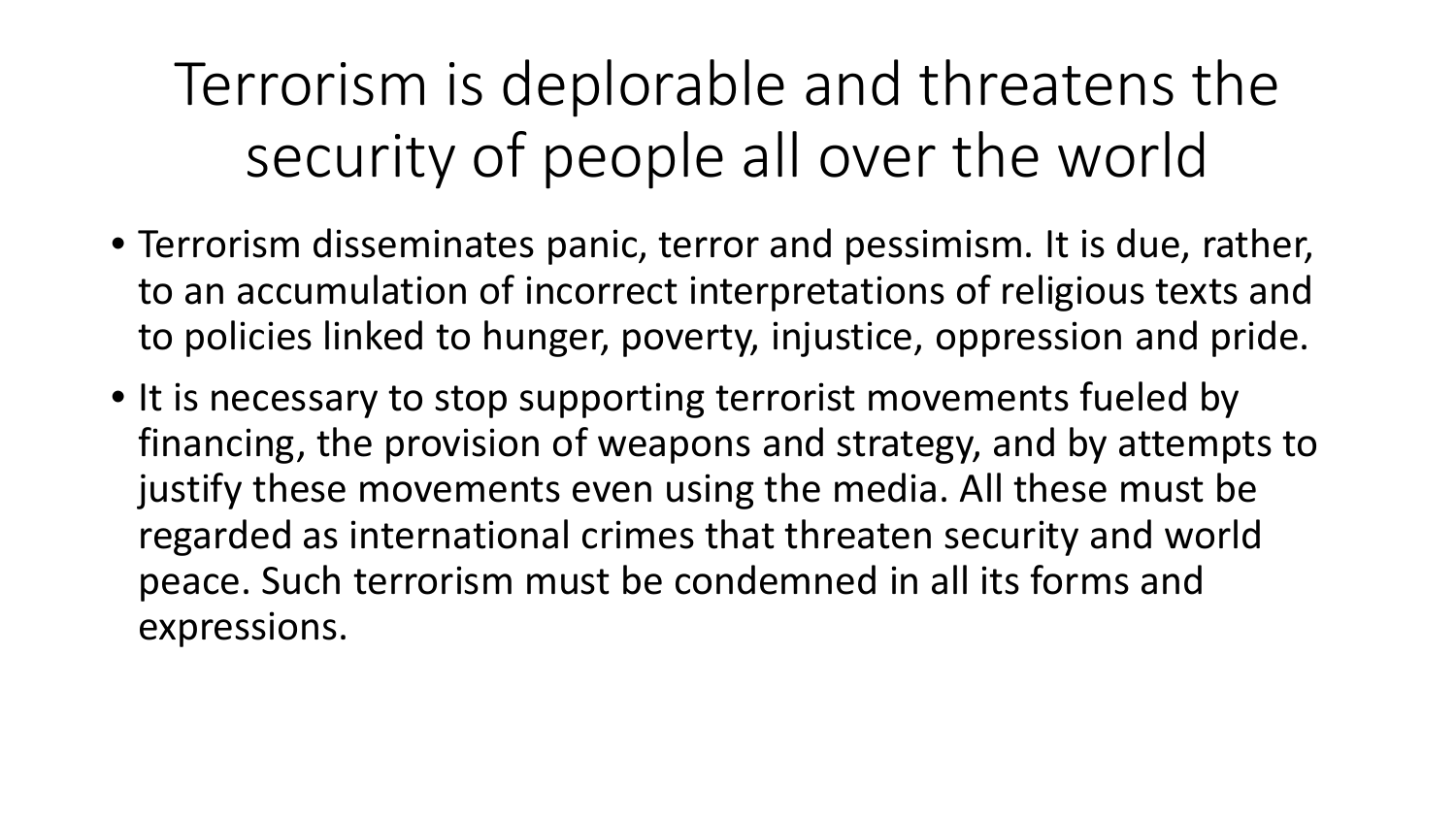# Equality of Rights and Duties Under which All Enjoy Justice.

- The concept of citizenship is based on the equality of rights and duties under which all enjoy justice.
- It is therefore crucial to establish in our societies the concept of *full citizenship* and reject the discriminatory use of the term *minorities* which engenders feelings of isolation and inferiority. Its misuse paves the way for hostility and discord; it undoes any successes and takes away the religious and civil rights of some citizens who are thus discriminated against.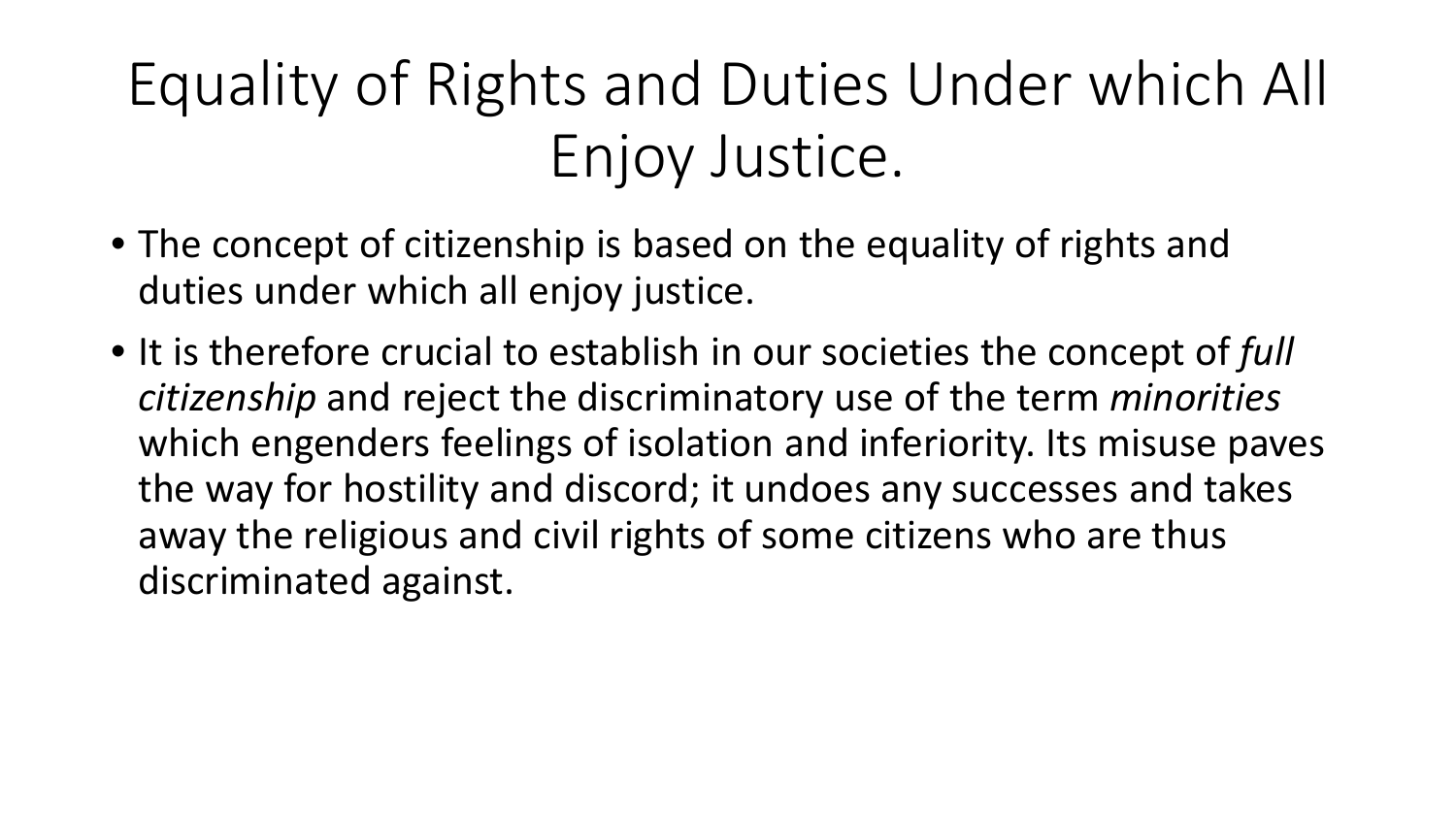## Mutual Respect for Cultures brings Enrichment

- Through fruitful exchange and dialogue mutual cultural enrichment can take place; we must eradicate a prevailing obsession for materialism which gives rise to spiritual and religious maladies.
- It is important to pay attention to religious, cultural and historical differences that are vital component in shaping the character, culture and civilization of various religions.
- It is also important to reinforce the bond of fundamental human rights in order to ensure a dignified life for all the men and women.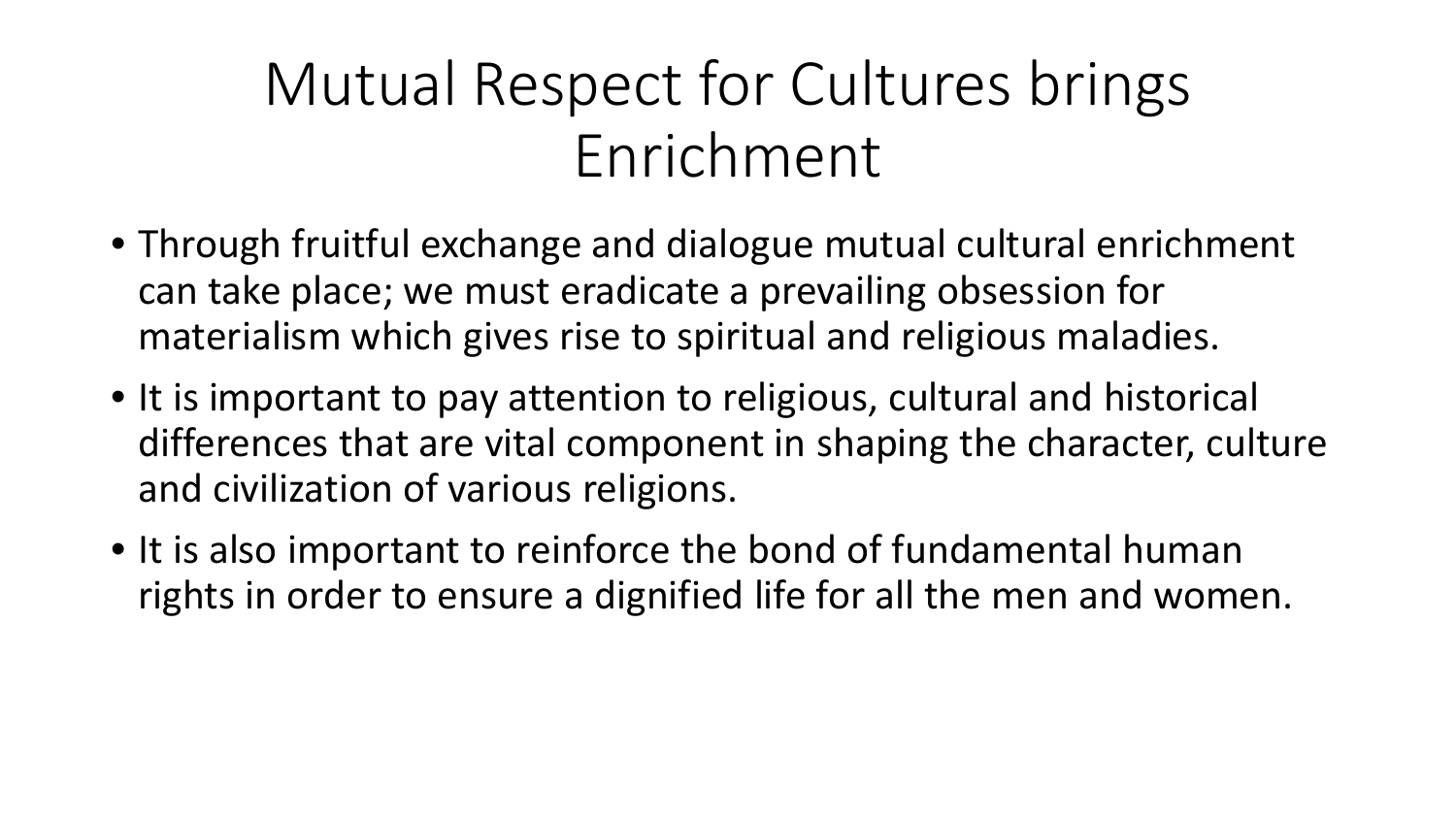## The Rights of Women, Children and elders

- Today women need to be supported so that they are freed from historical and social conditioning. The women also need to be protected from sexual exploitation and from being treated as merchandise or objects of pleasure or financial gain. Efforts must be made to modify those laws that prevent women from fully enjoying their rights.
- So also, the fundamental rights of children to grow up in a family environment, to receive nutrition, education and support, are duties of the family and society.
- Practices that violate the dignity and rights of children must be denounced; it is equally important to be vigilant against the dangers that they are exposed to, particularly in the digital world, and to consider a crime the trafficking of their innocence and all violations of their youth.
- The protection of the rights of the elderly, the weak, the disabled, and the oppressed is a religious and social obligation that must guaranteed and defended through strict legislation and the implementation of the relevant international agreements.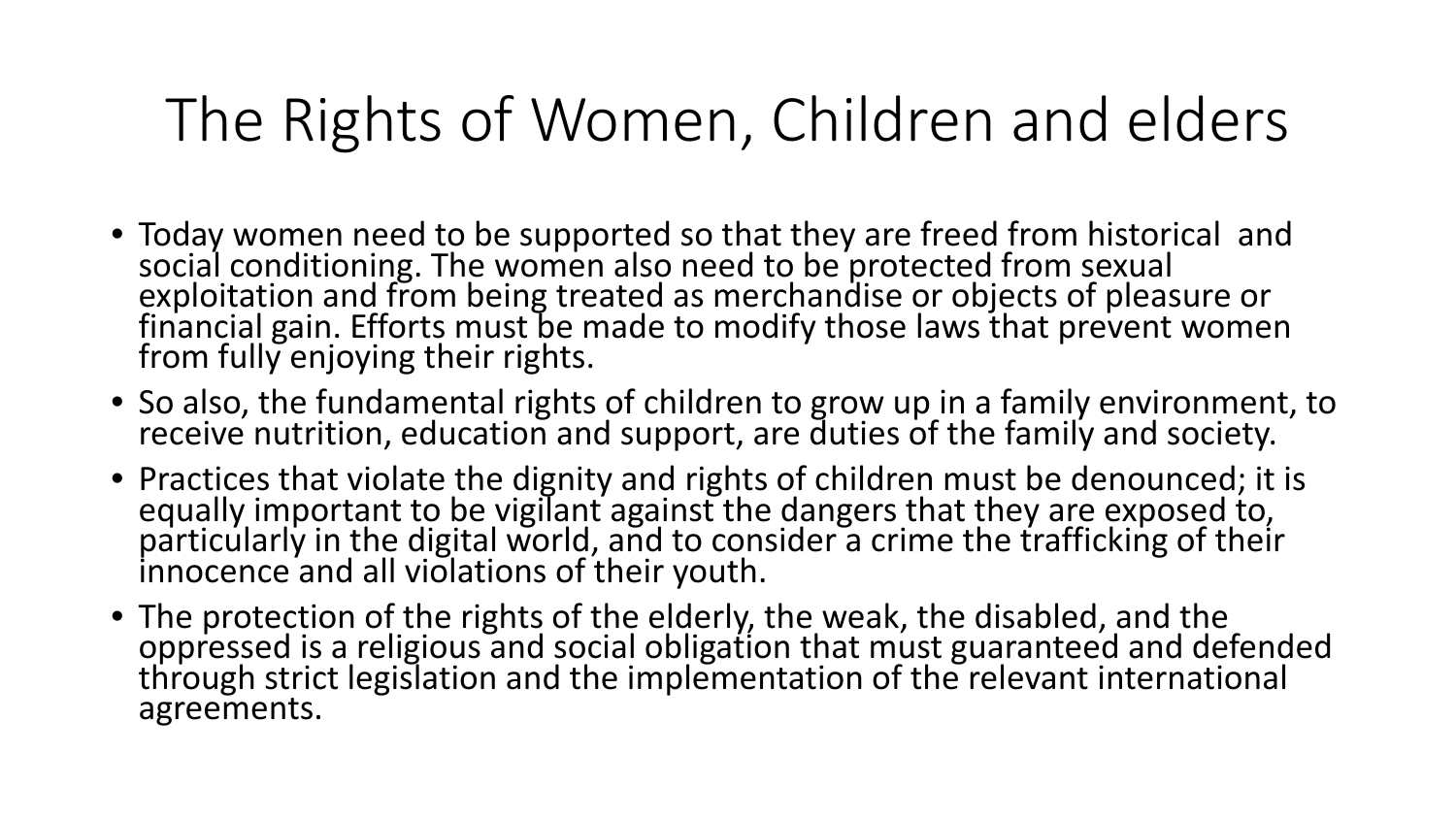## Wider Diffusion of the Document

- This Declaration may be an appeal to every upright conscience that rejects deplorable violence and blind extremism…
- …a witness to the greatness of faith in God that unites divided hearts and elevates the human soul…
- ... a sign of the closeness between believers who believe that God has created us to understand one another, cooperate with one another and live as brothers and sisters who love one another.
- All this is to achieve with the aim of finding a universal peace that all can enjoy in this life.